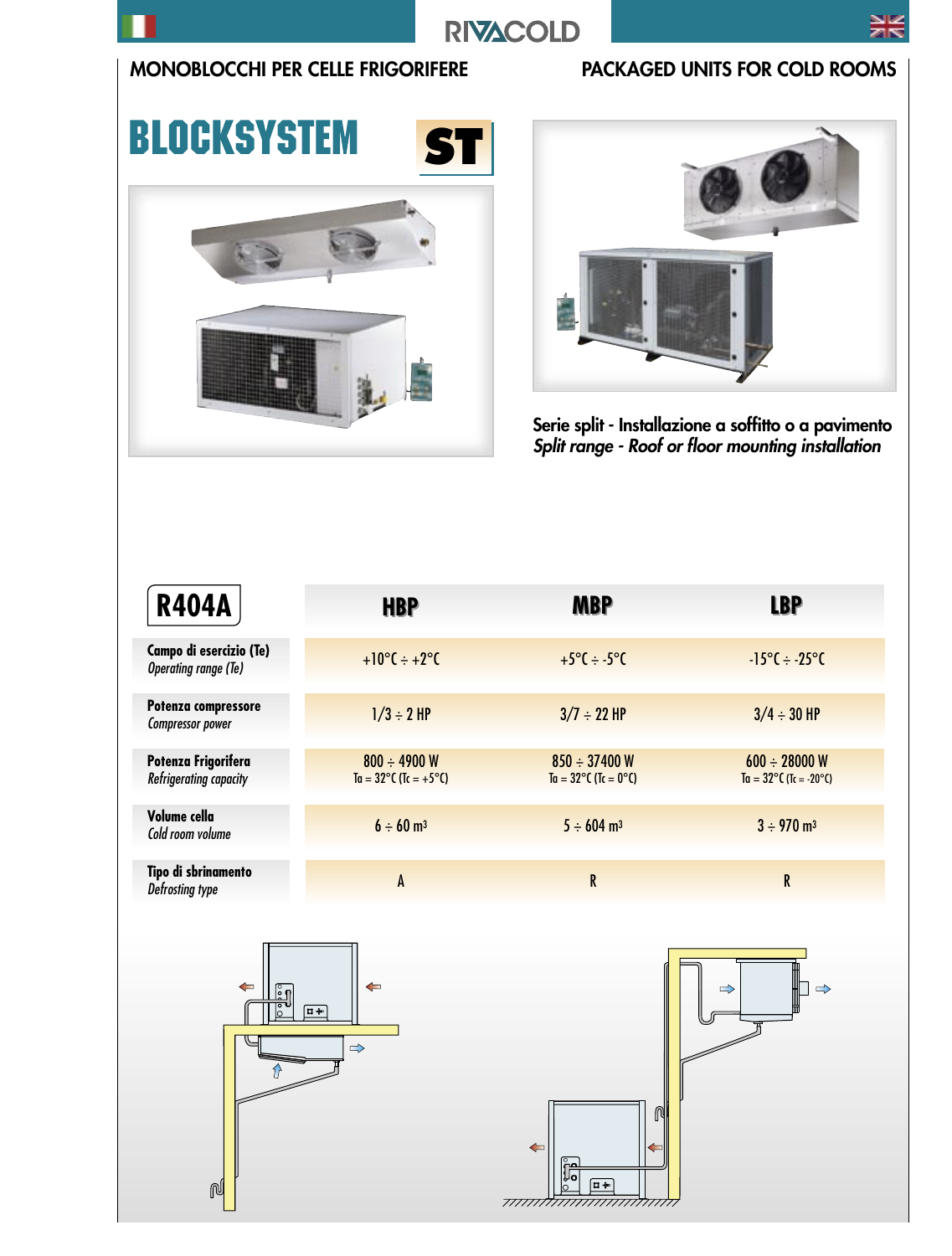## **BLOCKSYSTEM**



#### **Caratteristiche generali**

**Centralina elettronica di controllo Pressostato di massima Pannello di controllo remoto (10m) Micro porta con cavo (2,5m) Luce cella con cavo (2,5m) Cavo resistenza porta nei modelli LBP con cavo (2,5m) Cavi di connessione evaporatore/uintà condensatrice (10m) Scarico diretto dell'acqua di condensa Cavo di alimentazione (2,5m) imballo incluso**

#### **Optional**

**Tubazioni precaricate nelle lunghezze di 2,5/5/10m (dove disponibili) Gas diverso Voltaggio diverso Condensazione ad acqua Variatore di velocità ventole condensatore Resistenza carter Pressostato di bassa Espansione a valvola termostatica (dove non prevista) Monitor di tensione Interruttore magnetotermico differenziale Predisposizione per telegestione e/o Master e Slave Sistema di telegestione**

**R404A**

#### General features

Electronic control panel High pressure switch Remote control panel (10m) Door micro switch with cable (2,5m) Cold room light with cable (2,5m) Door heater cable for LBP items with cable (2,5m) Connecting cables evaporator/condensing unit (10m) Condensing water direct discharge Power supply cable (2,5m) Package included

#### **Optional**

Pre-charged pipe connections of the following lenghts 2,5/5/10m (when available) Different gas Different voltage Water condensation Condenser fan speed variator Crankcase heater Low pressure switch Thermostatic valve expansion (when not provided) Voltage monitor Differential thermomagnetic switch Presetting of electronic remote management and /or Master and Slave Management software system

#### Legenda/Legend

**Sbrinamento /** Defrost  $A = \text{aria} / \text{air}$  $R =$  resistenza / electrical

**Espansione /** Expansion  $C =$  capillare / capillary tube

 $V =$  valvola / valve

**Tipo di compressore /** Compressor type  $E =$  ermetico / hermetic SE = semiermetico / semi-hermetic



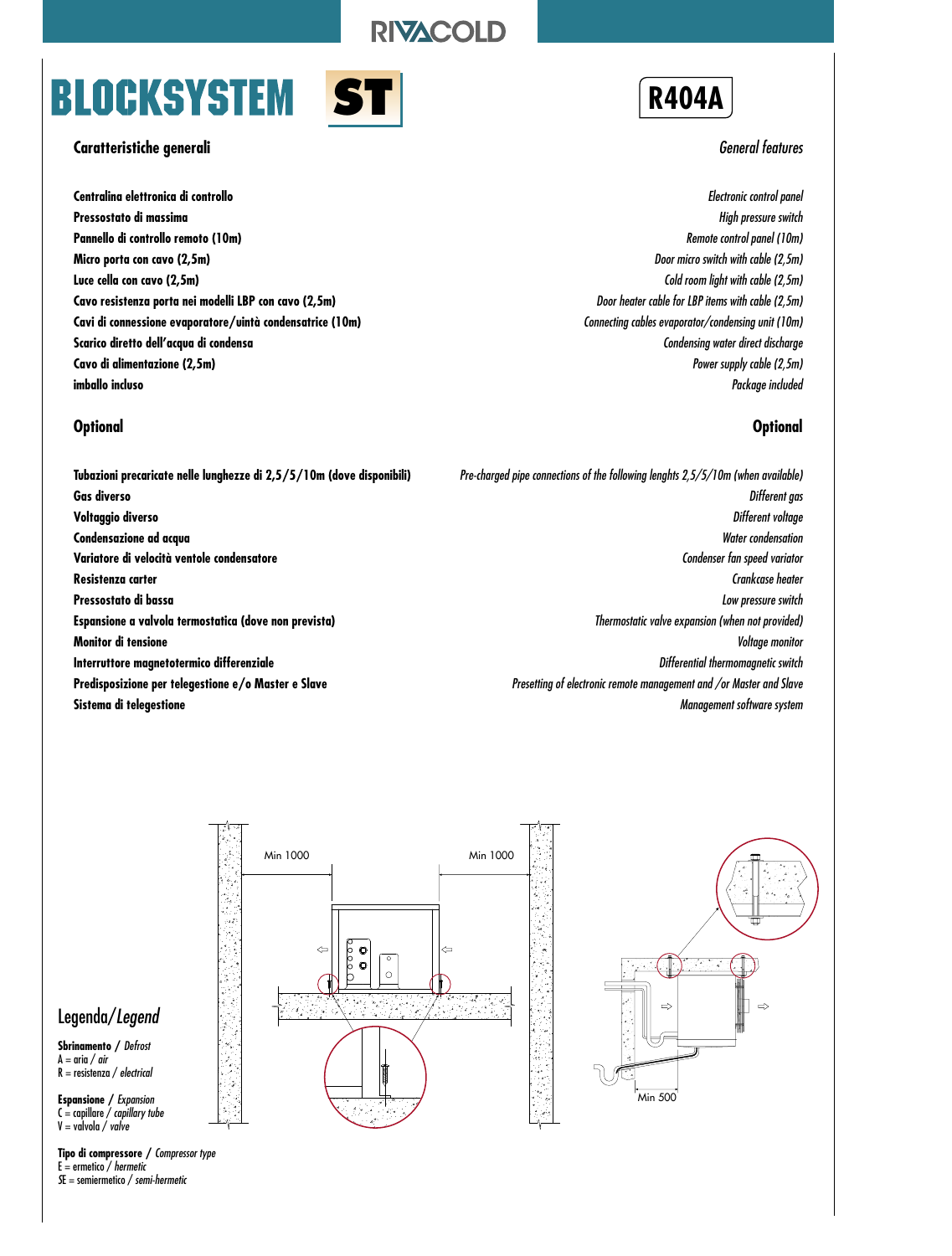# **BLOCKSYSTEM ST**



RIVACOLD



|                                                                                                                                                              |                                                                                                                                                                   |                                                                                                                                                              |                     |                  | pid                                                                                                      |                                                                                                                                                                                                                                                                                     |                                                                                                                                                                                                                                         |                                            | Refrigeration Output/Cold room volume                                                                                                                                                                                                                                                                                                                                                                                                                                                                                                                                                                                                                                                                                                                                                                                                                                               |                                                  |  |
|--------------------------------------------------------------------------------------------------------------------------------------------------------------|-------------------------------------------------------------------------------------------------------------------------------------------------------------------|--------------------------------------------------------------------------------------------------------------------------------------------------------------|---------------------|------------------|----------------------------------------------------------------------------------------------------------|-------------------------------------------------------------------------------------------------------------------------------------------------------------------------------------------------------------------------------------------------------------------------------------|-----------------------------------------------------------------------------------------------------------------------------------------------------------------------------------------------------------------------------------------|--------------------------------------------|-------------------------------------------------------------------------------------------------------------------------------------------------------------------------------------------------------------------------------------------------------------------------------------------------------------------------------------------------------------------------------------------------------------------------------------------------------------------------------------------------------------------------------------------------------------------------------------------------------------------------------------------------------------------------------------------------------------------------------------------------------------------------------------------------------------------------------------------------------------------------------------|--------------------------------------------------|--|
| <b>R404A</b><br>Code                                                                                                                                         | Voltage                                                                                                                                                           | Compressor                                                                                                                                                   |                     |                  | Absorption                                                                                               | Condenser fans                                                                                                                                                                                                                                                                      | Evaporator                                                                                                                                                                                                                              | Weight                                     | ಕ<br>Ш<br><b>25°C</b><br>류<br>32cC<br>3.8t                                                                                                                                                                                                                                                                                                                                                                                                                                                                                                                                                                                                                                                                                                                                                                                                                                          |                                                  |  |
|                                                                                                                                                              |                                                                                                                                                                   | 壭<br>₹                                                                                                                                                       | <b>PED Category</b> | Expansion        | ≦<br>ਤ                                                                                                   | $\mathbf{B} \times \mathbf{B}$<br>บ∕ะ                                                                                                                                                                                                                                               | $\overline{a}$ x $\overline{a}$<br>m∛h<br>Ξ                                                                                                                                                                                             | డ                                          | ≤ ⊤ັ<br>$-10^{o(1)}$<br>킋<br>≼<br>$\vec{r}$<br>$3.5+$<br>킋<br>≤ ⊼<br>$-2.5+$<br>킋<br>≤ ⊤ີ<br>5 <sub>o</sub><br>킋<br>≤ ⊼<br>J <sub>°5</sub><br>₹,<br>≲ ಸ<br>$J_0\overline{U}$<br>킋<br>≤ ⊤ັ<br>$\overline{5}$<br>킋<br>$\leq \frac{1}{n}$<br>$5.5+$<br>₹,<br>$\leq \frac{1}{n}$                                                                                                                                                                                                                                                                                                                                                                                                                                                                                                                                                                                                        | $3.5 +$<br>킛                                     |  |
| STHOO9Z00112<br>STH054Z012<br>STH034Z012<br>STH022Z012<br>STHO16Z001<br>STH006Z00<br><b>STHO03Z00</b>                                                        | <b>400/3/50</b><br>0S/8/00t<br>05/8/00+<br>0S/1/020<br>0S/1/020<br>05/1/067<br>05/1/067                                                                           | $\frac{1}{25}$<br>$55\overline{5}$<br>$\overline{\phantom{0}}$<br>N<br> 0,920<br>$\vert 0.880 \vert$<br>$ 0,315\rangle$<br>0.370<br> 0,245<br>0,735<br>1,470 |                     |                  | 2297<br>1694<br>$\overline{5}$<br>1443<br>젊음절<br>6,4<br>4,9<br>ე<br>ა<br>თ<br>$\mathbf{f}$<br>4,         | 2x350<br><b>2x300</b><br><b>2x300</b><br><b>2x254</b><br>2x254<br><b>2x254</b><br><b>2x254</b><br>3670<br><b>USSO</b><br>0581<br>0861<br>1121<br>1528<br>528                                                                                                                        | 2x350<br>2x300<br>2x254<br>00ZXZ<br>00ZXZ<br>00ZX<br>00ZX1<br>12.20<br>1602<br>2167<br>2364<br>$\tilde{a}$<br>ន្ធ<br>7,5<br>័ព<br>័<br>72<br>27<br>ಀಁ<br>ಀಁ                                                                             | <b>ងខ្លួនខ្លួ</b><br>ភូមិ ភូមិ ភូមិ        | 3399<br>6036<br>3908<br>1028<br>2549<br>2549<br><b>8258822</b><br>$^{80,0}$<br>1468<br>3560<br>306<br>$\overline{ab}$<br>ឌូ<br>768<br><b>5 % ភ្នំ នី</b> នី ដូ ជ្<br>73,0<br>4640<br>2840<br>2446<br>679<br>1192<br>792<br><b>6.2.3.3.3.2.5.7</b><br>73,0<br>3458<br>3008<br>11 BS 9<br>5342<br>និង<br><b>5.3.5 2.8.3.8</b><br><b>H &amp; 2 2 3 3 3 4 4</b><br>5.35.15.35.35<br><b>223 225 325</b><br>235 325 325<br>2,8,9,5,8,2,4,4,<br>5288888888<br>46,7<br>25.35.527<br>$\begin{array}{r} 616 \\ 276 \\ 215 \\ 256 \\ 256 \\ 260 \\ \end{array}$                                                                                                                                                                                                                                                                                                                                | a st といい 3 3 3<br>哥                              |  |
| Condizioni di calcolo rese<br>Capacity and absorption calculation conditions (HBP): suction gas temp. +20°C, without liquid subcooling, 100% useful heat     |                                                                                                                                                                   |                                                                                                                                                              |                     |                  |                                                                                                          |                                                                                                                                                                                                                                                                                     | e assorbimenti (HBP): temp. gas aspirato +20°C, senza sottoraffreddamento del liguido, surriscaldamento utile 100%                                                                                                                      |                                            |                                                                                                                                                                                                                                                                                                                                                                                                                                                                                                                                                                                                                                                                                                                                                                                                                                                                                     |                                                  |  |
|                                                                                                                                                              | Voltage                                                                                                                                                           | Compressor                                                                                                                                                   |                     |                  | pial                                                                                                     | Condenser fans                                                                                                                                                                                                                                                                      | Evaporator                                                                                                                                                                                                                              | Weight                                     | Retrige<br>eration<br>Output/Cold room volume                                                                                                                                                                                                                                                                                                                                                                                                                                                                                                                                                                                                                                                                                                                                                                                                                                       |                                                  |  |
| <b>R404A</b><br>Code                                                                                                                                         |                                                                                                                                                                   |                                                                                                                                                              | <b>PED Category</b> | <b>Expansion</b> | Absorption                                                                                               |                                                                                                                                                                                                                                                                                     |                                                                                                                                                                                                                                         | යි                                         | $3.5+$<br>Ξ<br>$\vec{r}$<br>325<br>류<br>t3°C                                                                                                                                                                                                                                                                                                                                                                                                                                                                                                                                                                                                                                                                                                                                                                                                                                        |                                                  |  |
|                                                                                                                                                              |                                                                                                                                                                   | ₹<br>₹                                                                                                                                                       |                     |                  | ⋚<br>⋾                                                                                                   | $\mathbf{n}^{\circ}$ x ø<br>⇒้∕⊩                                                                                                                                                                                                                                                    | $\mathbf{u}^{\circ}$ x $\mathbf{u}$<br>m∛h<br>Ξ                                                                                                                                                                                         |                                            | $\leq \frac{1}{2}$<br>₹.<br>≼<br>킋<br>$\frac{1}{2}$<br>კ°<br>ლ<br>≤ ⊤ຼ<br>$5^{\circ}C$<br>$\begin{array}{c}\n\blacksquare \\ \blacksquare \\ \blacksquare\n\end{array}$<br>$\frac{6}{m}$<br>$\leq \frac{1}{2}$<br>ی<br>- 5°<br>≤ ⊤ີ<br>$3.5^{+}$<br>$\leq \frac{1}{2}$<br>$\overline{m}^{\rm c}$<br>$\frac{1}{2}$                                                                                                                                                                                                                                                                                                                                                                                                                                                                                                                                                                   | 킋                                                |  |
| STM009Z00<br>STM016Z001<br>STM012Z001<br>STM00320011<br>STM00620011                                                                                          | 330/1/50<br>02/1/50<br>230/1/50<br>230/1/50                                                                                                                       | $\frac{1}{2}$<br>$\mathbb{Z}$<br>$\vert 0.880 \vert$<br>0.370<br>0,735<br>0,315<br>0.735                                                                     |                     |                  | <b>1270</b><br>$\frac{125}{221}$<br>\$9<br>읂<br>6,4                                                      | <b>2x254</b><br><b>2x254</b><br><b>2x254</b><br><b>2x254</b><br><b>2x254</b><br><b>USD</b><br><b>USD</b><br>$\overline{121}$<br>E2<br>ន្ធ                                                                                                                                           | 00ZXZ<br>00ZXZ<br>00ZXZ<br>00ZX<br>00Z <sub>X</sub><br>$\overline{a}$<br>1230<br>g<br>ន្ធ<br><b>3333522</b><br>័ព                                                                                                                       | 55338232<br>252323                         | $\frac{24}{7}$<br><b>1826</b><br>281<br>32<br>2013<br>2013<br>3, 2, 2, 2, 2, 2, 2, 2, 2,<br>5061<br>1784<br><b>1486</b><br><u>ង</u> ខ្ល<br>42552528<br>2312<br>2207<br>$\frac{1}{25}$ $\frac{1}{25}$ $\frac{1}{25}$<br>$\frac{611}{149}$                                                                                                                                                                                                                                                                                                                                                                                                                                                                                                                                                                                                                                            |                                                  |  |
| STM054Z012<br>STM0802012<br>STM068Z012<br>STM040Z012<br>STM034Z012<br>STM0222012                                                                             | 05/8/00<br>0S/E/00t<br>05/8/00#<br>05/8/00t<br>05/8/00t<br>05/1/06Z<br>05/8/00t                                                                                   | こごこ<br>t,<br><b>ی</b> ج<br>$\overline{\phantom{0}}$<br>0.920<br>2,200<br>1,840<br>3,310<br>001'1<br>1,470                                                    |                     |                  | 3561<br>3388<br>1531<br>2016<br>2013<br>៓<br>/٥<br>$\tilde{c}$<br>4,3,6                                  | <b>2x350</b><br>2x300<br><b>2x350</b><br><b>2x350</b><br>2x350<br><b>2x300</b><br>4120<br>4360<br>3670<br>3962<br>ន្ទ្រ<br>$\overline{8}$                                                                                                                                           | <b>2x350</b><br>2x350<br><b>2x254</b><br>3x254<br>3x254<br>3x254<br>3825<br>4163<br>2167<br>216<br>2364<br>1001<br>14,0<br>$\overline{14}$<br>ัง<br>ù                                                                                   | 126,5<br>123,5<br>140,5                    | 906<br>5965<br><b>S160</b><br>2560<br>2995<br>7838<br>120,0<br>144,0<br>$729$<br>87,0<br><b>435<br/>2027</b><br>$\frac{225}{2831}$<br>8467<br>7596<br>103,0<br>64,8<br>54,5<br>li7,0<br>6737<br>4834<br>2431<br>3756<br>660Z<br>323<br>323<br>ន្ល<br>8936<br>4565<br>2650<br>8023<br>855<br>2019 2019 34<br>2019 34<br>2019 34<br>52.52.52.52.52.58.8<br>$\begin{array}{r} 724 \\ 284 \\ 121 \\ 203 \\ 333 \\ 559 \\ 659 \\ 659 \\ \end{array}$<br>5,25,55,28,45,88,98<br>823<br>2010 1224<br>2010 1234<br>2010 1235<br>685582355988<br>716<br>28 32 32 33 33 33 33 33 33 34 35 36 36<br>28 32 33 34 35 36 36<br>3 5 6 7 2 1 2 2 3 3 4 7 8 2 8<br>8 7 2 2 2 2 2 2 2 2 8 2 8<br>1136<br>1964<br>288 5186<br>2809<br>2809                                                                                                                                                             | 23090. 2 2 2 2 3 2 2 3 4 2<br><b>NBP</b>         |  |
| Condizioni di calcolo rese                                                                                                                                   |                                                                                                                                                                   |                                                                                                                                                              |                     |                  |                                                                                                          |                                                                                                                                                                                                                                                                                     | G <b>ndizioni di calcolo rese e assorbimenti (MBP):</b> temp, gas aspirato +20°C, senza sottoraffreddamento del liguido, suriscaldamento utile 100%<br>Capacity and desoption calculation conditions (MBP): suction gas temp. +20°C, wi |                                            |                                                                                                                                                                                                                                                                                                                                                                                                                                                                                                                                                                                                                                                                                                                                                                                                                                                                                     |                                                  |  |
| <b>R404A</b><br>Code                                                                                                                                         | Voltage                                                                                                                                                           | Compressor                                                                                                                                                   |                     |                  | Absorption<br>lotal                                                                                      | Condenser tans                                                                                                                                                                                                                                                                      | Evaporator                                                                                                                                                                                                                              | Weight                                     | 하<br><b>J<sub>25</sub>Z</b><br>Refrig<br>eration<br>Output/Cold room volume<br>32°C<br>13.6 <sub>b</sub>                                                                                                                                                                                                                                                                                                                                                                                                                                                                                                                                                                                                                                                                                                                                                                            |                                                  |  |
|                                                                                                                                                              |                                                                                                                                                                   | ₹<br>₹                                                                                                                                                       | <b>PED</b> Category | Expansion        | Š<br>Ξ                                                                                                   | $\mathbf{u}^{\circ}$ x $\mathbf{v}$<br>n%h                                                                                                                                                                                                                                          | $\mathbf{u}^{\circ}$ x $\mathbf{u}$<br>ण∛।<br>Ξ                                                                                                                                                                                         | డె                                         | ั∍ิ<br>$Jo$ s <sub>1</sub><br>킋<br>$\overline{a}$<br>≼<br>$3.02 -$<br>킋<br>≼<br>$\overline{a}$<br>3Տ°C<br>" ա<br>$\overline{a}$<br>≼<br>2sC<br>링<br>$\leq \frac{1}{2}$<br>$30^{\circ}$ C<br>킋<br>≍ ⊤ຸ<br>າ<br>25C<br>=ະ<br>≤ ⊤ັ<br>$\overline{5}$<br>킋<br>≼<br>$\overline{2}$<br>$30^{\circ}C$<br>≍ ⊤ີ                                                                                                                                                                                                                                                                                                                                                                                                                                                                                                                                                                              | $35^{\circ}$ C<br>₹                              |  |
| STL009Z0112<br>STL006Z01<br><b>STL003Z01</b><br>STL060Z017<br>STL034Z017<br>STL024Z012<br>STL0202012<br><b>STL016Z012</b><br>STL012Z011<br><b>STL080Z012</b> | $\begin{array}{l} 230/1/50 \\ 400/3/50 \\ 400/3/50 \\ 400/3/50 \\ 400/3/50 \\ 400/3/50 \\ \end{array}$<br>05/2/00<br>05/2/00b<br>05/1/08Z<br>05/1/08Z<br>05/1/08Z | ین<br>س<br>ین<br>س<br>$\frac{3}{4}$<br>いいていしょ<br>0550<br>2,200<br>2,940<br>2,200<br>2,200<br>023<br>11<br>10<br>10<br>10<br>10<br>2,200<br>1,470             |                     |                  | ioog<br>3210<br><b>2920</b><br>1985<br>1447<br>1210<br>$\frac{88}{28}$<br>5.7<br>2.402<br>្លឹ<br>ិ<br>ಀೢ | <b>2x300</b><br>2x300<br><b>2x300</b><br><b>2x254</b><br><b>2x350</b><br><b>2x350</b><br>0.350<br><b>2x254</b><br><b>DESXZ</b><br><b>2x254</b><br>4120<br><b>2194</b><br>3670<br><b>S600</b><br>4360<br><b>S861</b><br>$\overline{8}$<br><b>GSI</b><br>르<br>$\overline{\mathbf{5}}$ | 3x254<br>2x254<br>00ZXZ<br>00ZXZ<br>2x350<br><b>2x350</b><br>3x254<br>3x254<br>00ZX1<br>00Z <sub>X</sub><br>2364<br>2364<br>3825<br>4163<br>ន្ធ<br>14,0<br>$\overline{14}$<br>いいいいい<br>័ព                                               | <b>2223334525</b><br>232355555555<br>146,5 | <b>5800</b><br>$4702$<br>5300<br>181<br>251<br>285<br>$rac{25}{36}$<br>្រឹ<br>1252831<br>ເສັງ<br>76,0<br>1928<br>2952<br>3952<br><b>425<br/>2555</b><br>9787<br>3.45.22.52.52.53.<br>94,0<br>3970<br>3662<br>3406<br>1961<br>261<br>1563<br><b>Englang</b><br><u>e ឌ ដូ ទី ទី</u><br>$^{58}_{60}$<br>44,6<br>$\frac{1}{2}$<br>3222<br>4161<br>$728$<br>$228$<br>$228$<br>$253$<br>5214<br>622<br>823<br>325223334<br><i>2.3.2.5.3.3.3.8.8.</i><br>2.3.3.5.3.3.8.8.9<br><b>けまいいいいがいいい</b><br>24 5 2 12 12 3 3 2 2 2<br>4 5 9 2 2 2 4 2 2 2 2<br>$\begin{array}{l} 4288 \\ 2588 \\ 2542 \\ 3324 \\ 3524 \\ 3524 \\ 3524 \\ 3524 \\ 3524 \\ 3524 \\ 3524 \\ 3524 \\ 3524 \\ 3524 \\ 3524 \\ 3524 \\ 3524 \\ 3524 \\ 3524 \\ 3524 \\ 3524 \\ 3524 \\ 3524 \\ 3524 \\ 3524 \\ 3524 \\ 3524 \\ 3524 \\ 3524 \\ 3524 \\ 3524 \\ 3524 \\ 3524 \\ 3524 \\ 3524 \\ 35$<br><b>けまれるいはおおめのけん</b> | 02g きちゅいり 28 33 43 43 5 2 5 2 5 2 5 4 7 2 9<br>듁 |  |
| Capacity and absorption calculation conditions (18Ph): suction age temp. O°C without liguid subcolong,                                                       |                                                                                                                                                                   |                                                                                                                                                              |                     |                  |                                                                                                          |                                                                                                                                                                                                                                                                                     | <b>Condizioni di calcolo rese e assorbimenti (LBP):</b> temp. gas aspirato O°C, senza sottoraffreddamento del liguido, surriscaldamento utile 100%<br>100% useful heat                                                                  |                                            |                                                                                                                                                                                                                                                                                                                                                                                                                                                                                                                                                                                                                                                                                                                                                                                                                                                                                     |                                                  |  |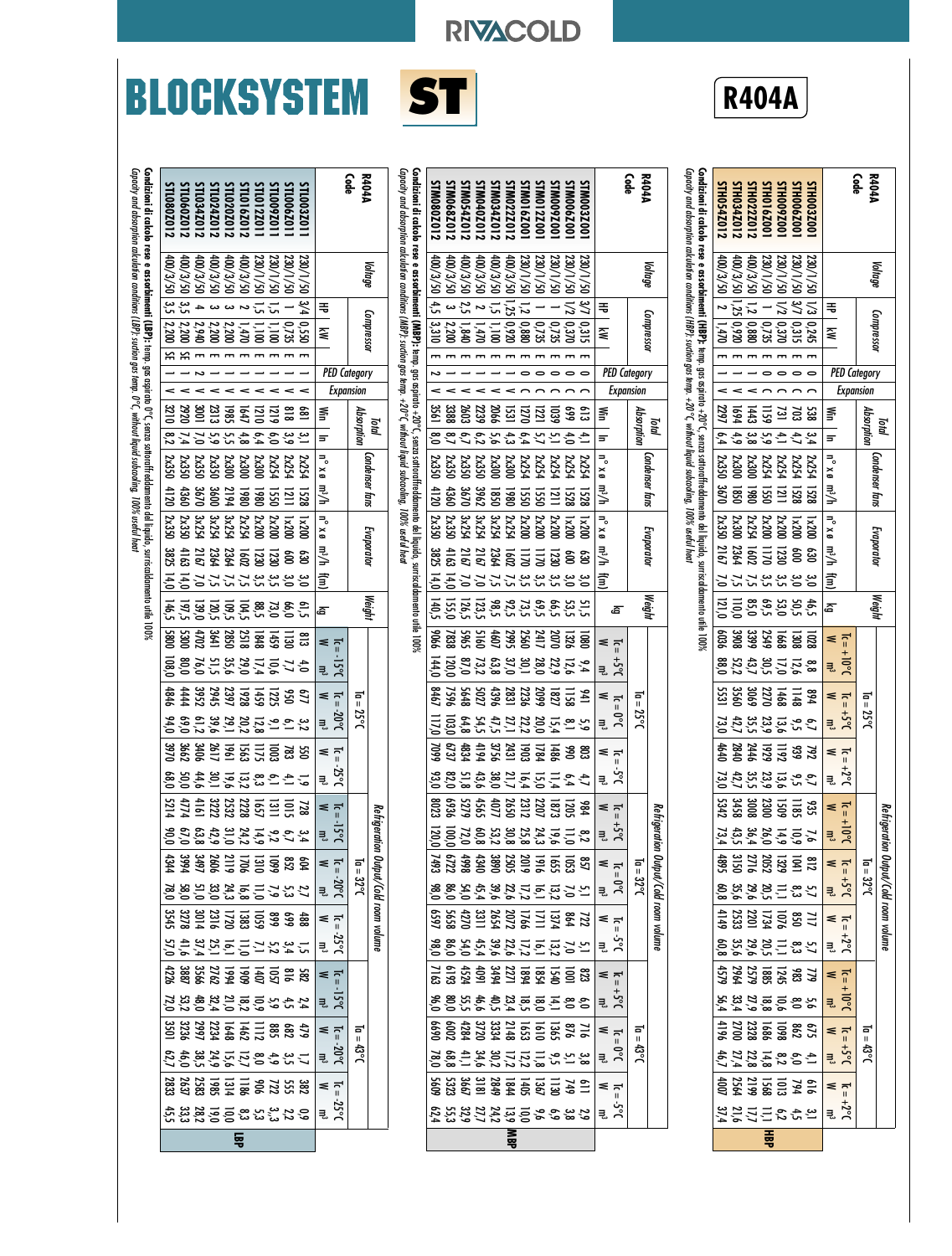# **BLOCKSYSTEM ST**

Capacity and absorption calculation conditions (LBP):

suction gas temp. 0°C, without liquid subcooling, 100% useful heat

Capacity and absorption calculation conditions (LBP): suction gas temp. 0°C, without liquid subcooling, 100% useful heat

|               | Voltage |                                               |                     |                  |                           | Condenser fans <sup>1</sup> | Evaporator                                                                                                                              | Weight |                                                                                                                    |              |                      |                                                          |                 | Refrigerat |            | ion Output/Cold room volume     |            |                                              |                 |                                                                                                                                                                                               |                   |                                 |     |                                                  |     |            |
|---------------|---------|-----------------------------------------------|---------------------|------------------|---------------------------|-----------------------------|-----------------------------------------------------------------------------------------------------------------------------------------|--------|--------------------------------------------------------------------------------------------------------------------|--------------|----------------------|----------------------------------------------------------|-----------------|------------|------------|---------------------------------|------------|----------------------------------------------|-----------------|-----------------------------------------------------------------------------------------------------------------------------------------------------------------------------------------------|-------------------|---------------------------------|-----|--------------------------------------------------|-----|------------|
| R4044<br>Code |         | Compressor                                    |                     |                  | Absorption                |                             |                                                                                                                                         |        |                                                                                                                    |              | $I_0 = 25^{\circ}$ C |                                                          |                 |            |            | $I_0 = 32^{\circ}C$             |            |                                              |                 |                                                                                                                                                                                               |                   | $I_0 = 43^{\circ}C$             |     |                                                  |     |            |
|               |         | $\equiv$<br>⋛                                 | <b>PED Category</b> | <b>Expansion</b> | Win   In                  |                             | $\left\lfloor \frac{m}{n} \right\rfloor$ f(m) $\left\lfloor \frac{n}{n} \right\rfloor$ in x e m <sup>3</sup> /h f(m)                    | å      | $\begin{array}{ccc} & & \mathbb{R}^3 & \\ & \mathbb{R}^3 & \\ & & \mathbb{R}^3 \end{array}$<br>$Ic = -15^{\circ}C$ | ≼            |                      | $16 = -20^\circ C$ $16 = -25^\circ C$ $16 = -15^\circ C$ |                 | $\leq$     |            | ≼                               |            |                                              |                 | W m <sup>3</sup> W m <sup>3</sup> W m <sup>3</sup> W m <sup>3</sup> M m <sup>3</sup> M m <sup>3</sup><br>W m <sup>3</sup> W m <sup>3</sup> W m <sup>3</sup> W m <sup>3</sup> W m <sup>3</sup> |                   |                                 |     |                                                  |     |            |
| STL130Z012    |         | 400/3/50 2,5 3675<br>K                        |                     |                  | 4690 11,3                 | 4800                        | 12x450<br>97.99<br>$\overline{a}$                                                                                                       | 209,5  | 0Z+8<br>164                                                                                                        | 7901         | 143                  | 5863                                                     | ౙ               | 7524       | [8]        |                                 | $\equiv$   | 5218<br>1863<br>1863<br>1863<br>1872<br>1873 | 98              |                                                                                                                                                                                               | $\equiv$          | 5042<br>1856<br>1326:<br>1574 1 | ჯ   | $\begin{array}{c}\n 4135 \\  5352\n \end{array}$ | S,  |            |
| STL180Z0172   |         | 400/3/50 6,5 3,675<br>$\overline{\mathbf{r}}$ |                     |                  |                           | 2x450<br>ນແ                 | 0sv450<br>3162                                                                                                                          | 311,0  | 10830<br>ដូ                                                                                                        | 2116         | 218                  | 7520                                                     | $\frac{144}{5}$ | 9724       | 216        | 6327<br>11659<br>11659<br>24282 | æ          |                                              | $\overline{33}$ | 6010<br>1881<br>15711<br>18575                                                                                                                                                                | $\overline{5}$    |                                 | డ్ర |                                                  | ಜ   |            |
| STL200Z012    |         | 400/3/50 7,5 5,515<br>$\overline{r}$          |                     |                  | 5750 14,6<br>  197   13,2 |                             | ᇹ                                                                                                                                       | 385,5  | 183<br>791                                                                                                         | Ξ            | 252                  | 9554                                                     | <b>L68</b>      | 1771       | <b>P49</b> |                                 |            |                                              | $\Xi$           |                                                                                                                                                                                               | $\frac{1}{2}$     |                                 | g   |                                                  | జ   |            |
| STL260Z012    |         | 400/3/50 0.00 1235<br>$\overline{r}$          |                     |                  | 7335 17,6                 | 2x450 5300<br>2x450 5300    | $\frac{2x450}{2x450}$<br>8683<br>5863<br>588                                                                                            |        | <b>USS</b><br>$\frac{410}{2}$                                                                                      | <b>E3165</b> | 352                  | 1691                                                     | 252             | 11211      | 342        |                                 | 215<br>294 |                                              | $\frac{210}{2}$ |                                                                                                                                                                                               |                   |                                 | 23  | 6168<br>19737<br>13720                           | ដូន | <b>LBP</b> |
| STL350Z012    |         | 100/3/20 15,0 11,02<br>$\overline{a}$         |                     |                  | 14560 26,0                | <b>2x560</b><br>95161       | 2x500                                                                                                                                   | 396,5  | 624                                                                                                                | 608          | និវ                  | 15027                                                    | $\frac{314}{1}$ | 19272      | 919        |                                 |            |                                              | 298             |                                                                                                                                                                                               |                   |                                 | 314 |                                                  |     |            |
| STL450Z011    |         | 400/3/50 20,0 12,72                           |                     |                  | $16260$ 29,0              | 2x560 17696                 | 2x500<br>16164<br>S                                                                                                                     | 741,0  | 21356<br>25133<br>$\overline{2}$                                                                                   | 2128         | 654                  | 17637                                                    | 424             | 22717      | c,         |                                 |            |                                              | $\overline{n}$  |                                                                                                                                                                                               | $\frac{274}{422}$ |                                 | 3g  |                                                  | 26d |            |
| STL750Z012    |         | 400/3/50 25,0 16,43<br><b>អ អ អ</b>           |                     |                  | 20060 35,8                | 2x630 19199                 | $\sim$ 1 3x500 $\gamma$<br>25346                                                                                                        | 946,0  | 31728<br>1084                                                                                                      | 26842        | 542                  | 2222                                                     | ຮູ              | 0698Z      | 806        |                                 | <b>558</b> |                                              | š               | 23465                                                                                                                                                                                         | 634               | 19894                           | ឌ   | $19 + 91$                                        | ឌ   |            |
| STL900Z0172   |         | 400/3/50 30,0 18,66                           |                     |                  | 22290 40,2                | 2x630 18318                 | 3x500 24245 28                                                                                                                          | 0'066  | 26570 1338 30972                                                                                                   |              | 1164                 | 25683                                                    | m               | 33094 1120 |            | <b>8018</b>                     | S.         | 23205                                        | PZ9             | 27176                                                                                                                                                                                         | 387               | 23005                           | S   | 51061,                                           | 457 |            |
|               |         |                                               |                     |                  |                           |                             | Condizioni di calcolo rese e association del fight, is any assignato of c, senza sotreratdomente del liquido, surriscadomente del 1976. |        |                                                                                                                    |              |                      |                                                          |                 |            |            |                                 |            |                                              |                 |                                                                                                                                                                                               |                   |                                 |     |                                                  |     |            |

|          |                     |                                                                                                                          |                                                 |                                       |                                       |                                                                                                                                            |                                                                   |                                                                                                                                                  |                          |            |                                                   |                       |                         |                                                                                                          |                                                       |                                         |                     |                                                                                                                                                                                                                                                                          |     | $3.5 - 3$                                                                                                                                                                                                                                                                                                                                                                                                                                                                        |
|----------|---------------------|--------------------------------------------------------------------------------------------------------------------------|-------------------------------------------------|---------------------------------------|---------------------------------------|--------------------------------------------------------------------------------------------------------------------------------------------|-------------------------------------------------------------------|--------------------------------------------------------------------------------------------------------------------------------------------------|--------------------------|------------|---------------------------------------------------|-----------------------|-------------------------|----------------------------------------------------------------------------------------------------------|-------------------------------------------------------|-----------------------------------------|---------------------|--------------------------------------------------------------------------------------------------------------------------------------------------------------------------------------------------------------------------------------------------------------------------|-----|----------------------------------------------------------------------------------------------------------------------------------------------------------------------------------------------------------------------------------------------------------------------------------------------------------------------------------------------------------------------------------------------------------------------------------------------------------------------------------|
|          | ≷                   |                                                                                                                          |                                                 | ≦<br>—                                |                                       |                                                                                                                                            | යි                                                                | $\leq$<br>₹,                                                                                                                                     | ≼                        |            |                                                   |                       |                         |                                                                                                          |                                                       |                                         |                     |                                                                                                                                                                                                                                                                          |     | $\blacksquare$<br><sub>쿠.</sub>                                                                                                                                                                                                                                                                                                                                                                                                                                                  |
| 05/2/00  |                     |                                                                                                                          | $\overline{\phantom{a}}$                        |                                       | $-4800$                               | 1800                                                                                                                                       | 248,0                                                             |                                                                                                                                                  | 10085                    |            |                                                   |                       |                         |                                                                                                          |                                                       |                                         |                     |                                                                                                                                                                                                                                                                          |     | $\tilde{z}$                                                                                                                                                                                                                                                                                                                                                                                                                                                                      |
|          |                     |                                                                                                                          |                                                 |                                       |                                       | <b>2x450</b><br>1300                                                                                                                       |                                                                   | 1339<br>- 23                                                                                                                                     | 13136                    |            |                                                   |                       |                         |                                                                                                          |                                                       |                                         |                     |                                                                                                                                                                                                                                                                          |     | $\overline{a}$                                                                                                                                                                                                                                                                                                                                                                                                                                                                   |
| 05/8/00# |                     |                                                                                                                          |                                                 |                                       | $-5300$                               | ᇹ                                                                                                                                          |                                                                   | 18737<br>జ్ఞ                                                                                                                                     | 16456                    | 230        |                                                   |                       |                         |                                                                                                          |                                                       |                                         |                     |                                                                                                                                                                                                                                                                          |     | $\overline{z}$                                                                                                                                                                                                                                                                                                                                                                                                                                                                   |
|          |                     |                                                                                                                          |                                                 |                                       |                                       | 2x560 19156                                                                                                                                |                                                                   | 23416<br>191                                                                                                                                     | 20514                    | <u>្</u> ឋ |                                                   |                       |                         |                                                                                                          |                                                       |                                         |                     |                                                                                                                                                                                                                                                                          |     |                                                                                                                                                                                                                                                                                                                                                                                                                                                                                  |
|          |                     |                                                                                                                          |                                                 |                                       |                                       | 1769(                                                                                                                                      |                                                                   | 29986<br>$\frac{1}{2}$                                                                                                                           | 26152                    | 430        |                                                   |                       |                         |                                                                                                          |                                                       |                                         |                     |                                                                                                                                                                                                                                                                          |     |                                                                                                                                                                                                                                                                                                                                                                                                                                                                                  |
|          | 99'01 0'S1 0'S/2001 |                                                                                                                          |                                                 |                                       | SE   2   V   13520 24,5   2x630 19199 | 5×630 19199<br>S,                                                                                                                          | 0/18                                                              | 35980<br>798                                                                                                                                     | 31356                    | 544        |                                                   |                       |                         | 793                                                                                                      |                                                       |                                         |                     |                                                                                                                                                                                                                                                                          |     |                                                                                                                                                                                                                                                                                                                                                                                                                                                                                  |
|          | 400/3/50 20,0 12,63 |                                                                                                                          |                                                 | SE   2   V   16260 29,6   2x630 19199 |                                       | 2x630 19199 28                                                                                                                             | 0'698                                                             | 41442 903                                                                                                                                        | 36172                    | ຣູ         | 131093                                            | 469                   | 37786                   | នី                                                                                                       |                                                       |                                         |                     |                                                                                                                                                                                                                                                                          |     | 688<br>1710<br>1710<br>2355<br>23555<br><b>A225</b>                                                                                                                                                                                                                                                                                                                                                                                                                              |
|          |                     |                                                                                                                          |                                                 |                                       |                                       |                                                                                                                                            |                                                                   | 400/3/50  22,0  25  25  21  2  20  32,  26:80  38318  26:80  38318  27  26:90  46798  2000  4088  206                                            |                          |            | 35114 543 42863                                   |                       |                         | 1096                                                                                                     | 37398                                                 |                                         |                     |                                                                                                                                                                                                                                                                          | 452 | 127262<br>338                                                                                                                                                                                                                                                                                                                                                                                                                                                                    |
|          | Voltage             | 400/3/50 12,0 9,420<br>086'Z   5'6   05/2/00b<br>400/3/50 6,25 4,595<br> 75 5515<br>50   3.675<br>$\equiv$<br>Compressor | $\overline{5}$<br>ដ<br>ង<br><b>PED Category</b> | $\frac{1}{2}$<br><b>Expansion</b>     | $\leq$<br>12960 23,6<br>5<br>3        | $\vert$ 2   V   11520   21,3   2x560 19156<br>7160 16,3 2x450<br>0065 05+72  2'31 9609<br>4503 10,9 2x400<br>2x560 17696<br>Condenser fans | 2x560<br><b>2x450</b><br>00 <sup>×7</sup><br>Evaporator<br>0 5300 | n° x ø m3/h   n° x ø m3/h   t(m) <br>$\frac{1}{2}$<br>$\overline{\mathbf{z}}$<br>S.<br>$\overline{a}$<br><b>585,0</b><br>293,5<br>676,0<br>343,0 | 10692 174<br>$J_0S^+=12$ |            | $I_0 = 25^{\circ}C$<br>$\frac{1}{2}$<br>$2 - 144$ | $I_{c} = 0^{\circ}$ ( | $1.5 - 5^{\circ}$<br>₹, | 2717 115 9462<br>1215 1958 1977<br>17704 248 182 1946<br>17704 1958 1978<br>1987 1988 1988<br>18897 1988 | $-3.5f = 3$<br>264<br>399<br>$\frac{145}{194}$<br>865 | 8925<br>11625<br>18772<br>28586<br>2925 | $I_0 = 32^{\circ}C$ | Refrigeration Output/Cold room volume<br>122   171   171   1<br>  172   172   174   174   174   175   175   175   176   176   177   178   178   178   178<br>  178   178   178   178   178   178   178   178   178   178   178   178   178   178   178   178   178   178 |     | $\begin{array}{ccccccccc}\n & \text{if } & 0 & 0 & \text{if } & 0 & \text{if } & 0 & \text{if } & 0 & \text{if } & 0 & \text{if } & 0 & \text{if } & 0 & \text{if } & 0 & \text{if } & 0 & \text{if } & 0 & \text{if } & 0 & \text{if } & 0 & \text{if } & 0 & \text{if } & 0 & \text{if } & 0 & \text{if } & 0 & \text{if } & 0 & \text{if } & 0 & \text{if } & 0 & \text{if } & 0 & \text{if } & 0 & \text{if } & 0 & \text{if } & 0$<br>$I_0 = 43^{\circ}$<br><b>25452888</b> |

**R404A**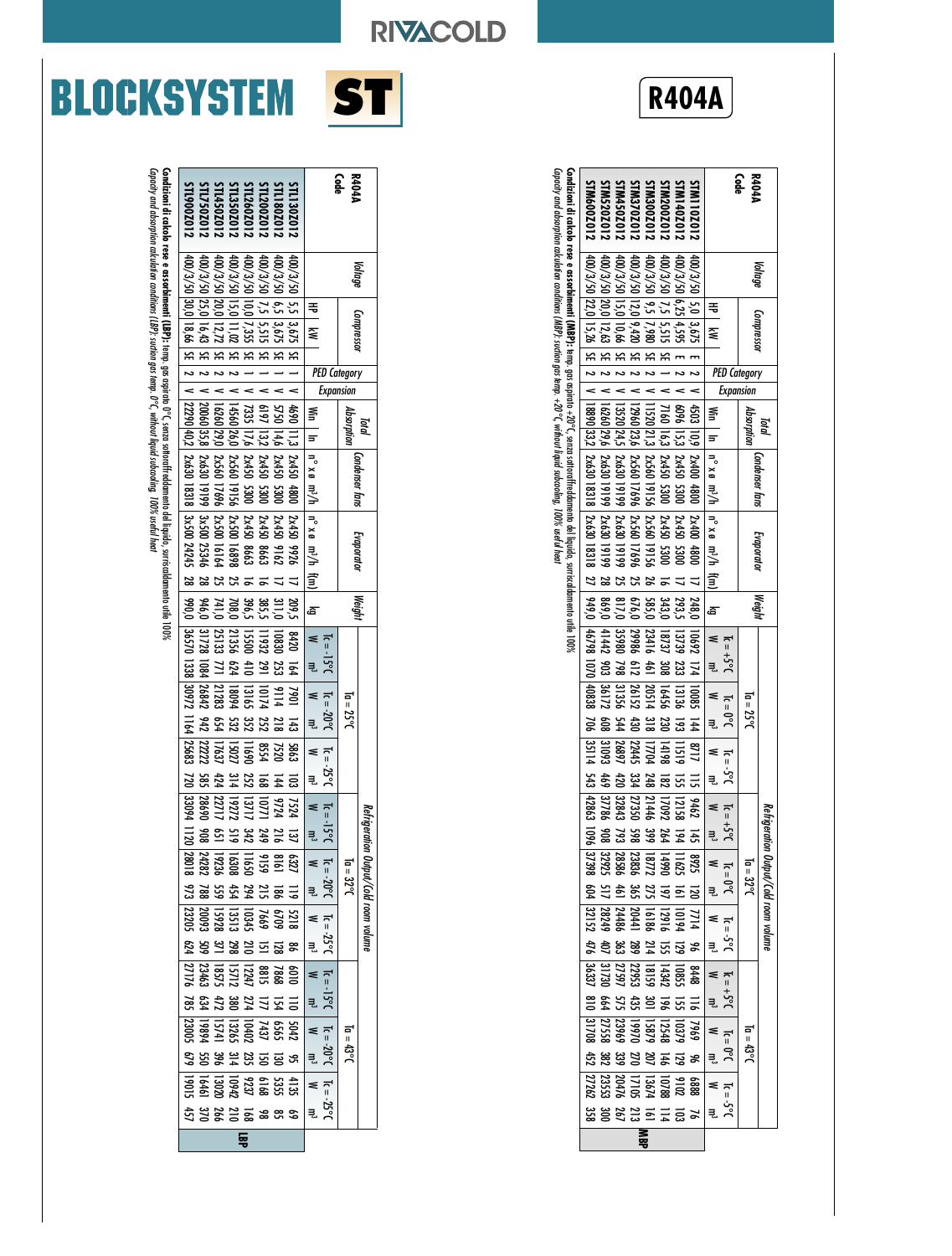